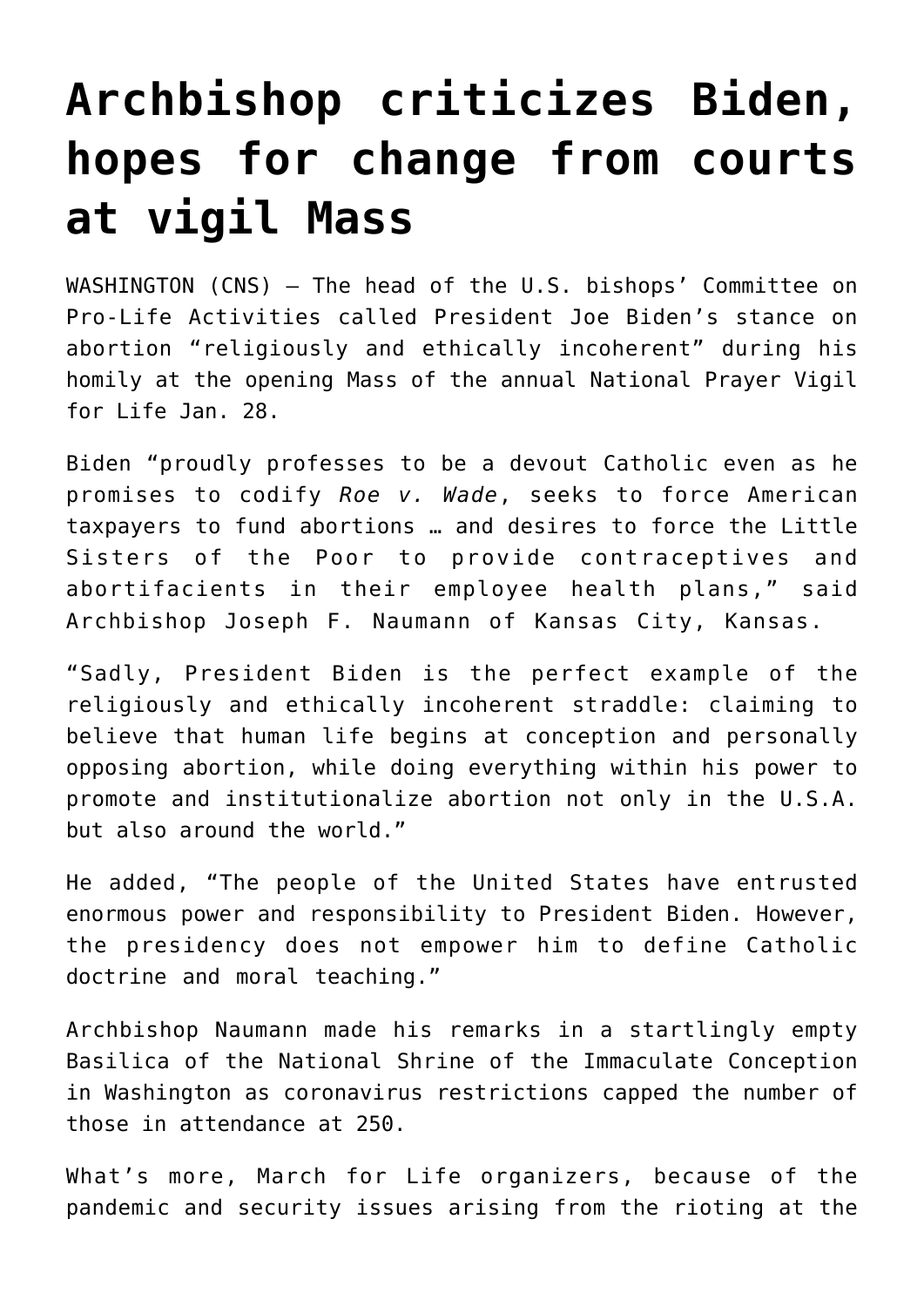Capitol three weeks earlier, decided on an all-virtual march, except for a small contingent of pro-life leaders making speeches on the National Mall, followed by a walk up to the U.S. Supreme Court Jan. 29.

Archbishop Naumann called the seating of Amy Coney Barrett on the Supreme Court "one of the unanticipated blessings of the past year."

"The makeup of the court has vastly improved in the last four years," he added. "There is legitimate hope that the U.S. Supreme Court could modify or even reverse the decisions that we commemorate each year," a reference to the *Roe v. Wade* and *Doe v. Bolton* decisions in 1973 that legalized abortion throughout the country.

As Barrett noted during her confirmation hearings, Archbishop Naumann said, "the *Roe* and *Doe* decisions are far from having the features of settled law as evidenced by the many statutes passed in state legislatures annually testing and challenging the assumptions of *Roe* and *Doe*."

He offered a refutation of the notion held by some Christians that the Bible is "silent on the morality of abortion."

"What these Christians ignore is how frequently the Scriptures speak about the wonder, awe and beauty of life in the womb. The Bible speaks of children as a blessing. In fact, fruitfulness is recognized as a great gift from God," Archbishop Naumann said.

He cited passages from the Scripture readings used at the Mass: Isaiah's declaration that "for now the Lord has spoken who formed me as his servant from the womb"; the psalmist's proclamation that "truly you have formed my inmost being; you knit me in my mother's womb"; and Luke's Gospel account of Mary meeting her kinswoman Elizabeth, who tells the Blessed Mother, "For at the moment the sound of your greeting reached my ears, the infant of my womb leaped for joy."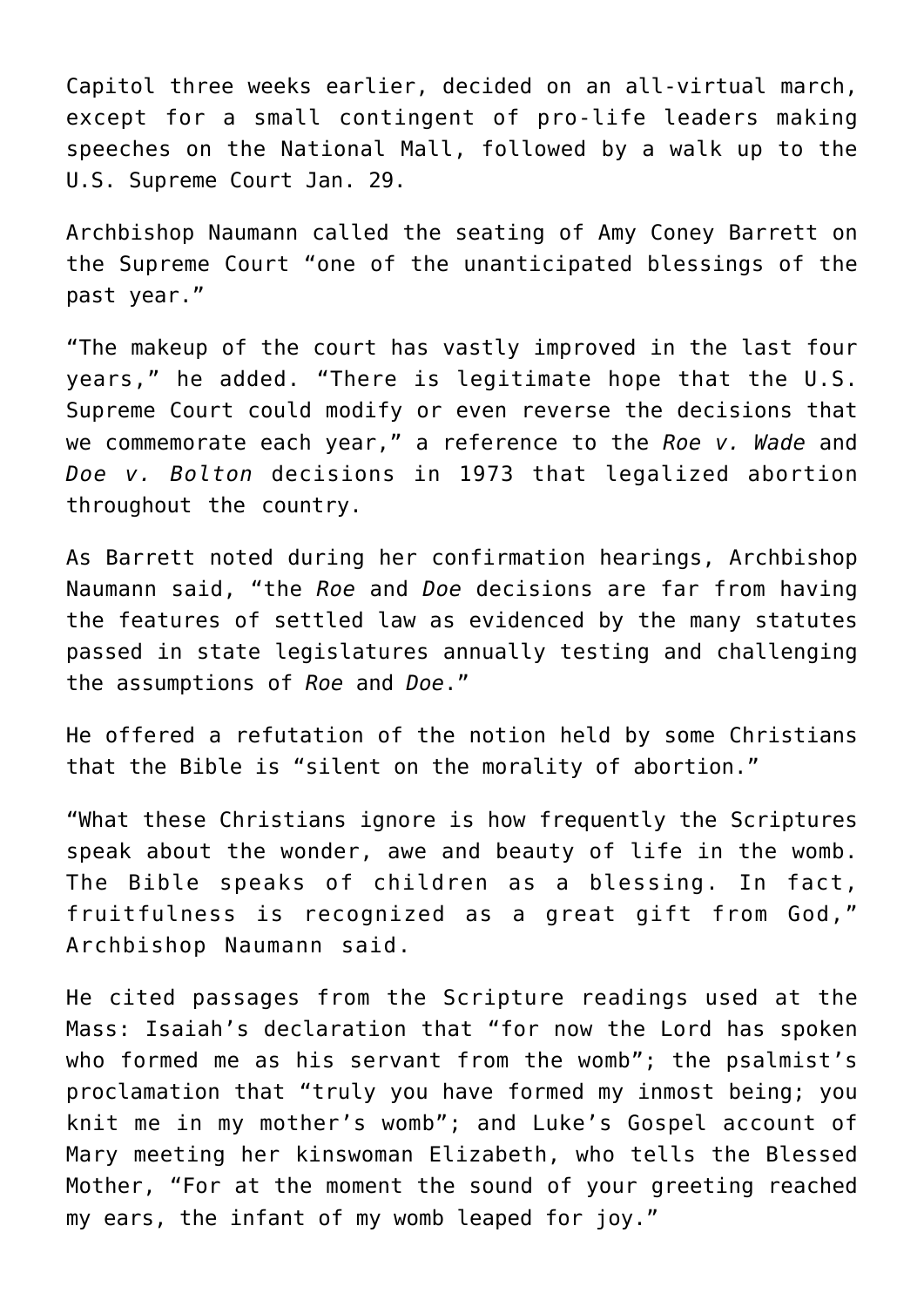Gloria Purvis, fired less than a month before from her morning radio show hosting job by EWTN, proclaimed the New Testament reading and read the prayers of the faithful. EWTN was one of the many television outlets showing the Mass live; a livestream also was carried on the website of the U.S. Conference of Catholic bishops.

The number of those watching the Mass on the basilica's YouTube channel topped out at 1,189 at the end of Archbishop Naumann's homily — a far cry from the 10,000-plus who would ordinarily cram into the nation's largest Catholic church for the vigil's opening Mass. But by 8 the following morning, YouTube had recorded 9,540 views.

District of Columbia restrictions for attendance at religious services call for a maximum of 25% of capacity or a limit of 250, whichever number is smaller.

The Archdiocese of Washington sued the city Dec. 11 over what was then a cap of 50 on attendance. Five days later, Mayor Muriel Bowser, in response to the suit, increased the limit to 250 and by Dec. 22, city and archdiocesan officials announced the suit was settled.

The entrance procession alone at past vigil Masses would itself feature more than 250 bishops, priests, deacons and seminarians and last 30 minutes; this year, there was just Archbishop Nauman and three altar servers.

The concelebrants — Archbishop Christophe Pierre, apostolic nuncio to the United States, Archbishop Timothy P. Broglio of the Archdiocese for the Military Services, and Auxiliary Bishop Joseph L. Coffey of the military archdiocese — did not take part in the procession.

The sight of empty pews and plenty of elbow room on the video feed of the Mass was highly unusual. Msgr. Walter Rossi, the basilica rector, had to remind the assembly to wear their masks over both their nose and their mouth, and to not leave